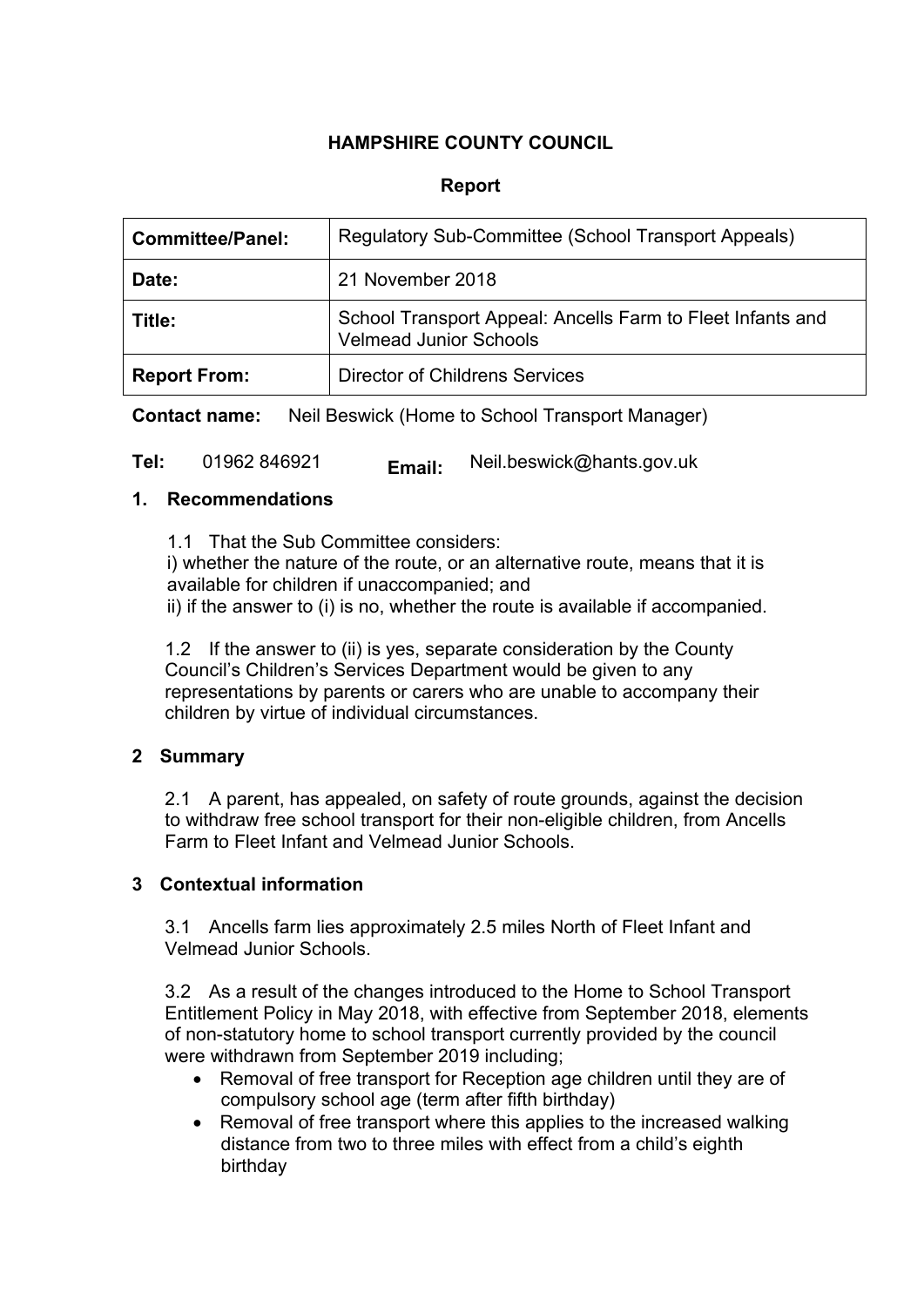Transport from Ancells Farm to Fleet Infant and Velmead Junior School, which has been subject to an historical special arrangement, would become subject to the statutory distances and therefore from September 2019 eight year olds would not have transport provided to Velmead Junior School.

3.3 During the consultation and when the revised policy was published a number of parents and interested groups raised concerns over the safety of the walking route from Ancells Farm to Fleet Infant and Velmead Junior **School** 

3.4 The Council's Road Safety Officer was commissioned to carry out a formal assessment of the walking route using the Road Safety GB 'Assessment of Walked Routes to School' criteria.

As there are a considerable number of households in the Ancells farm area potentially affected by the outcome of this appeal, the walk was carried out starting at Cove Road to the East of Ancells Road, as one of the main concerns raised by parents and interested groups was the crossing point on Cove Road.

3.5 The outcome of the assessment declared that the route was 'safe'.

3.6 A parent of a child who is due to start at Fleet Infants in September 2019 applied for transport for their child and the application was rejected as the child would not be eligible for home to school transport under the Home to School Transport Entitlement Policy applicable in September 2019. The parent then appealed the decision not to award transport under Stage One of the formal appeals process, review by a senior officer, on the grounds that the route was unsafe to walk which was consequently refused after the appeal process was carried out.

The parent then requested that the appeal be escalated to formal Stage Two on the grounds that she disagreed that the route from Ancells Farm to Fleet Infant and Velmead Junior Schools is unsafe to walk.

3.7 There are no public bus services that could be used to travel from Ancells Farm to Fleet Infants and Velmead Junior Schools, but for the school year 2019/20 the County Council there will be 'privilege' seats available on existing school transport for parents/carers to purchase at a current cost of £600 per annum.

#### **4 The Appeal**

4.1 The route has to be considered against the national Road Safety GB criteria for the Assessment of Walked Routes to School (attached at Appendix 5).

4.2 An on-site inspection was undertaken on by a representative from Hampshire County Council's Road Safety Team. The salient points of the Road Safety Team's initial report are in Appendix 1 & 2.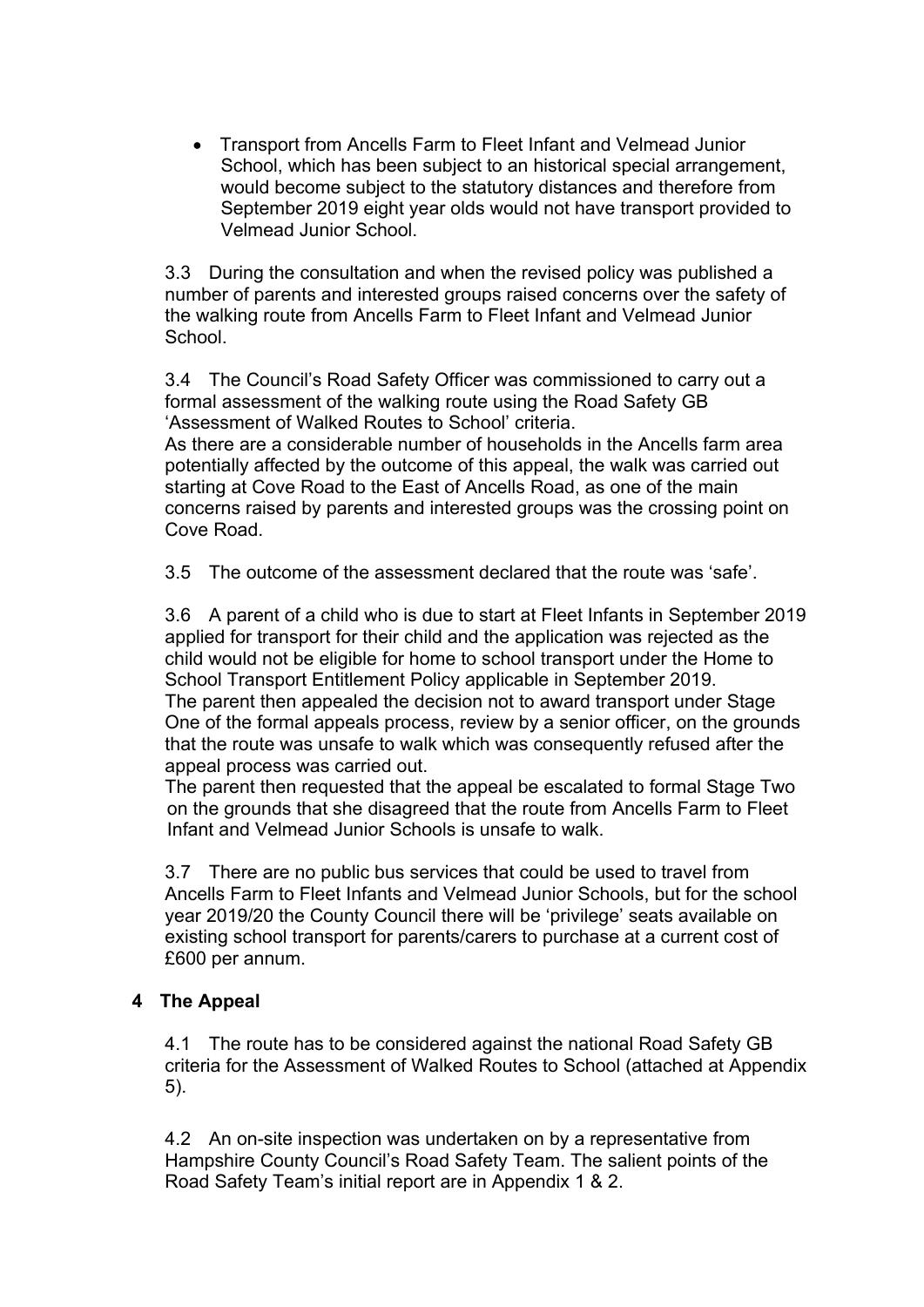## **5. Conclusion**

5.1 Members will have had the opportunity to inspect the walking route. The County Council's position is that, under the criteria, the walking route is available.

- 5.2 It is for Members to consider, following the guidance of Appendix 1:
	- (i) whether the nature of the route, or an alternative route, means that it is available for children if unaccompanied; and
	- $(ii)$  if the answer to  $(i)$  is no, whether the route is available if accompanied.

5.3 If the answer to (ii) is yes, separate consideration by the Children's Services Department would be given to any representations by parents or carers who are unable to accompany their children by virtue of individual circumstances.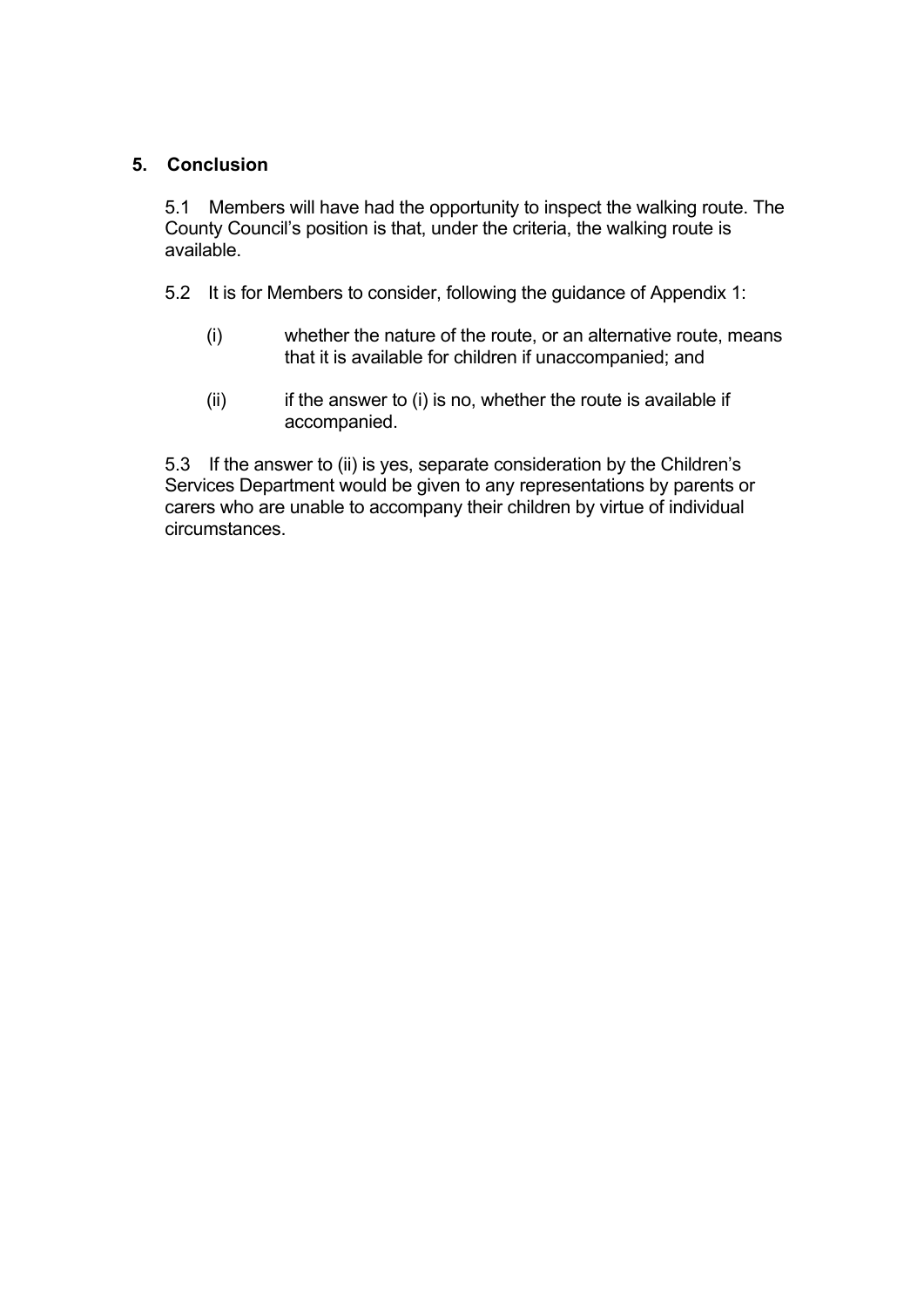## **CORPORATE OR LEGAL INFORMATION:**

#### **Links to the Strategic Plan**

| Hampshire maintains strong and sustainable economic<br>growth and prosperity:                        | <b>No</b> |  |  |  |
|------------------------------------------------------------------------------------------------------|-----------|--|--|--|
| People in Hampshire live safe, healthy and independent<br>lives:                                     | Yes       |  |  |  |
| People in Hampshire enjoy a rich and diverse<br>environment:                                         | Yes       |  |  |  |
| People in Hampshire enjoy being part of strong,<br>inclusive communities:                            | <b>No</b> |  |  |  |
| <b>OR</b>                                                                                            |           |  |  |  |
| This proposal does not link to the Strategic Plan but, nevertheless, requires a<br>decision because: |           |  |  |  |

### **Other Significant Links**

| Links to previous Member decisions:                           |      |  |
|---------------------------------------------------------------|------|--|
| Title                                                         | Date |  |
|                                                               |      |  |
| Direct links to specific legislation or Government Directives |      |  |
| Title                                                         | Date |  |

#### **Section 100 D - Local Government Act 1972 - background documents**

**The following documents discuss facts or matters on which this report, or an important part of it, is based and have been relied upon to a material extent in the preparation of this report. (NB: the list excludes published works and any documents which disclose exempt or confidential information as defined in the Act.)**

| Document |  |
|----------|--|
|          |  |

None

ocation